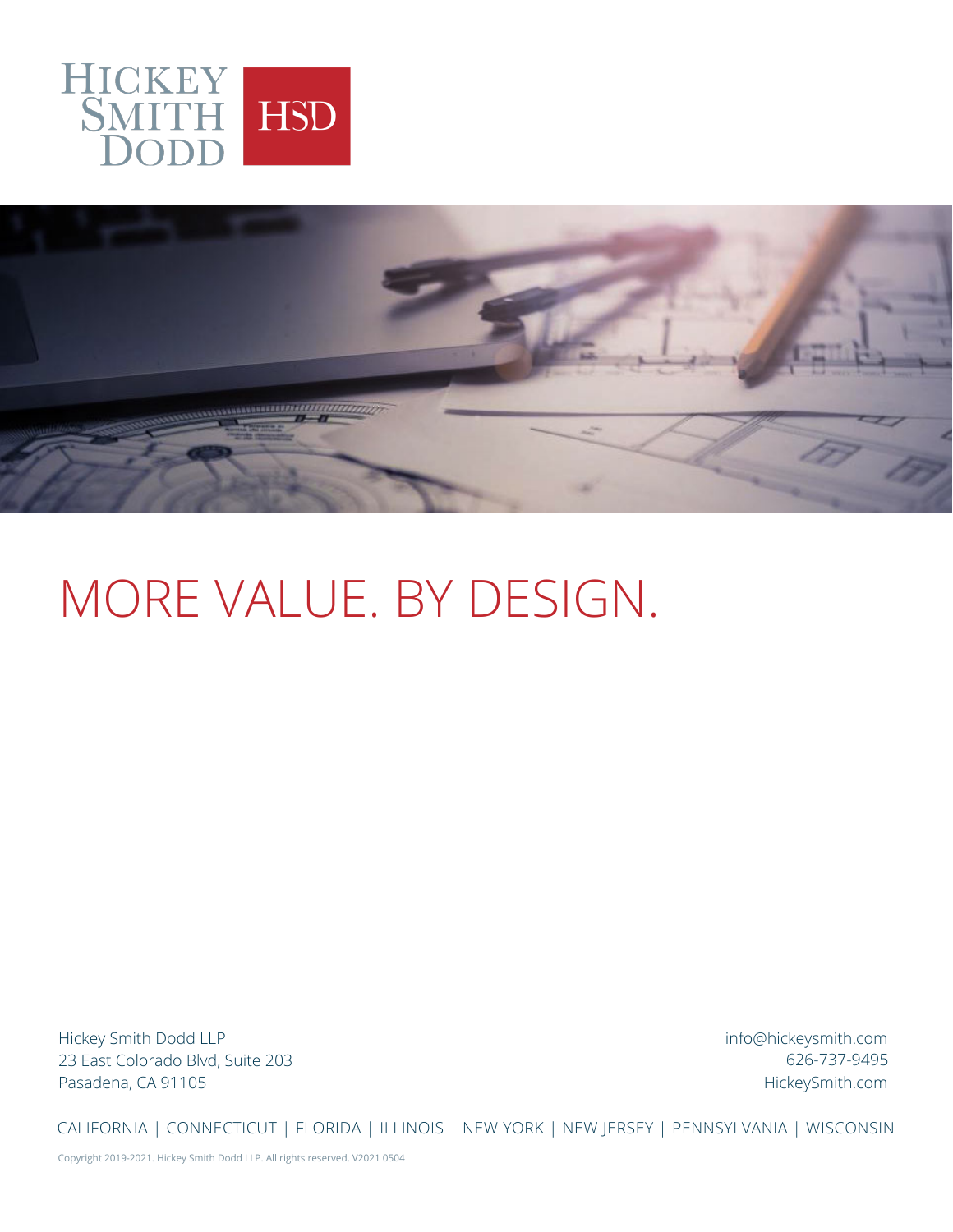Hickey Smith Dodd is a unique, process driven, technology-enabled law firm that was created literally designed and built from the ground up—in response to demands by clients for greater value.

Our belief from the outset was that by empowering a team of skilled legal professionals with the right tools, technology and training, our firm would provide legal services to our clients with greater efficiency, improved quality, enhanced transparency, and more actionable insight.

### We're Different. On Purpose.

We set out to be different, right from the start.

Why? For years sophisticated purchasers of legal services have asked their outside counsel to deliver more value. They would like to reduce their legal spend and cycle time without compromising quality, have better communication from outside counsel and more insight into their legal matters, and, more recently, be assured that information and data entrusted to outside counsel is secure.

Understanding the solution gap in the legal industry, we committed ourselves to engineering a law firm specifically designed to deliver the enhanced value clients want. We were convinced that the result would be long-term, mutually beneficial relationships with our clients. We view this as the ultimate win-win outcome. Today, we are even more convinced.



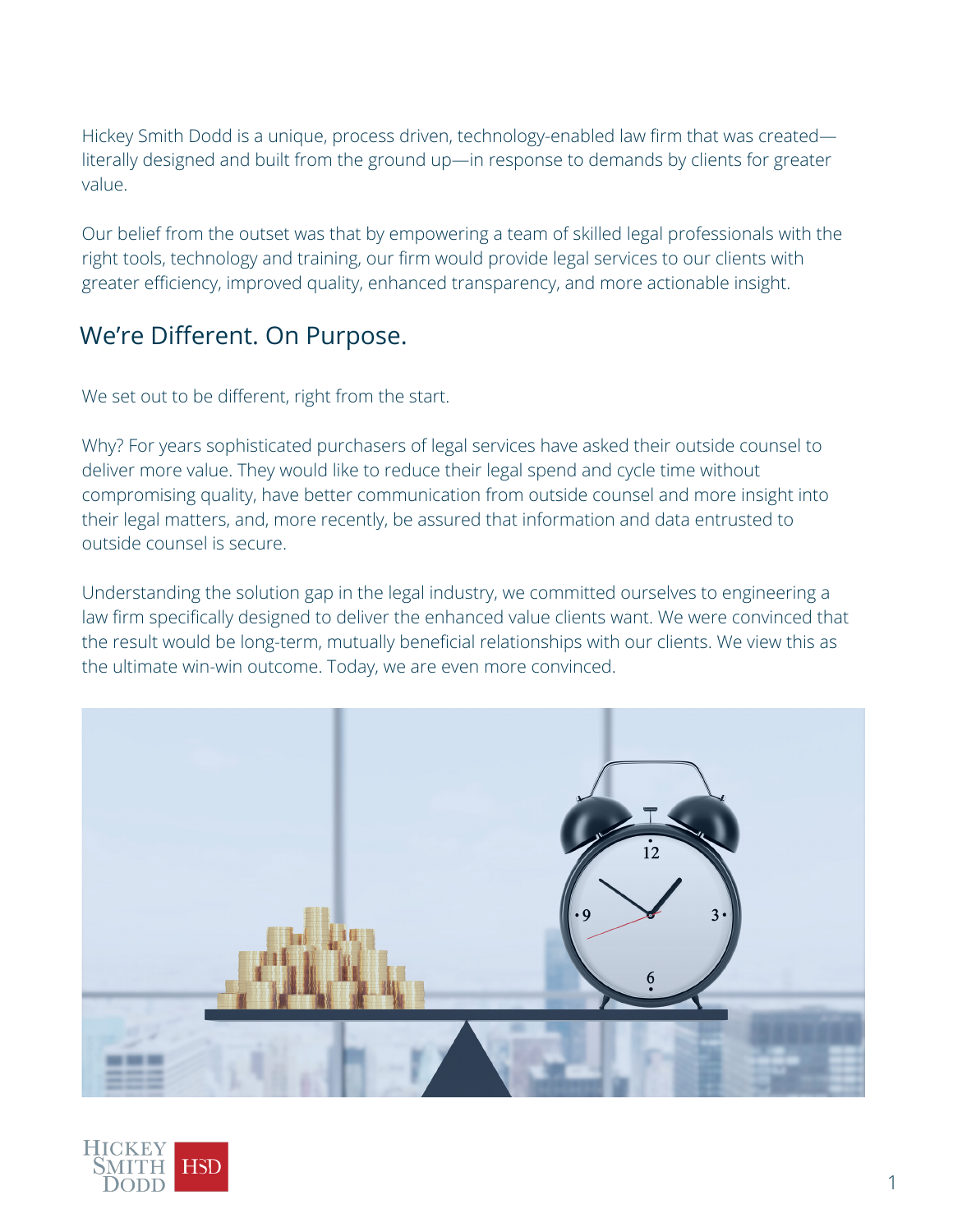# OUR APPROACH TO DELIVERING VALUE

Our approach is straightforward: We combine a team of seasoned, skilled legal professionals who have adopted and embraced highly refined processes and innovative technologies that benefit our clients.

### It Begins With Talent

We understand that experience and legal expertise is critically important when selecting a law firm to assist with your legal matters. However, talent alone is not enough to drive value. Our team of skilled legal professionals is committed to providing exceptional legal services *and* to utilizing proven processes and enabling technologies to enhance quality, reduce costs, provide greater insight, and deliver more value than the traditional law firm.

### We Believe In Process

It is an oft-repeated mantra amongst legal professionals that each matter is unique. Of course, no two legal matters are identical, but many aspects of legal work amount to a series of repeatable activities. Consequently, a great deal of legal work lends itself to a process-driven approach.

We have deconstructed and refined traditional legal processes to reduce time on task and the potential for error (which can result in costly rework). Further, we have built into our processes specific steps to systematically collect data that can provide actionable insight. The result, a proprietary, expansive library of workflows, templates (which utilize automated document assembly technology), checklists and data capture methodologies that automates, simplifies and streamlines the legal process.



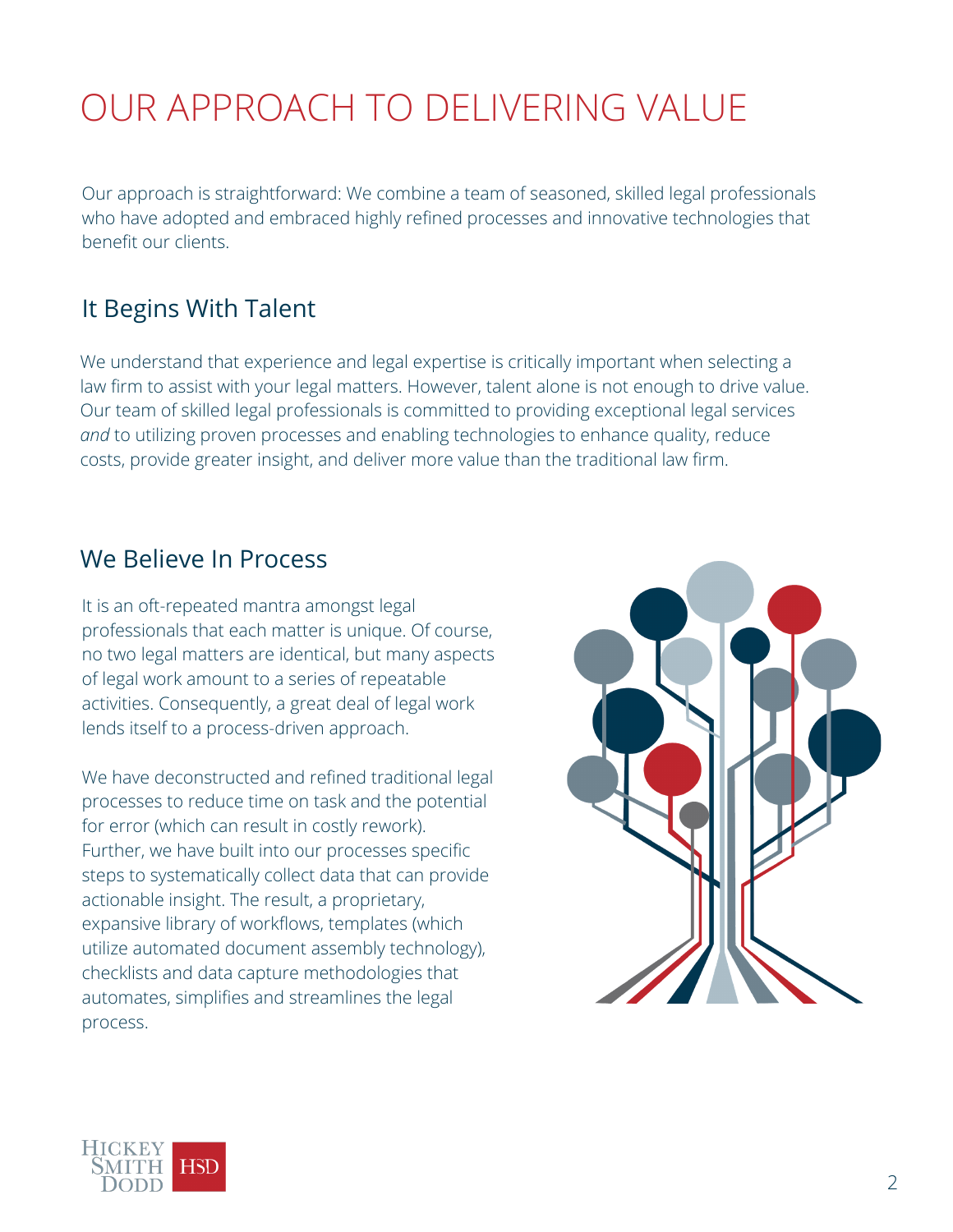## We Embrace Technology

We believe that clients are best-served when their outside counsel focus their time and energy on case assessment, analysis and strategy. onPoint™, a matter management platform we assembled specifically to support our law firm model, is designed to ensure that higher value (and higher priced) assets, such as attorneys and paralegals, are not saddled with lower value tasks, and to facilitate the completion of tasks at each value level (i.e., basic administrative work through high end legal work) in a more efficient manner.



onPoint™ combines integrated, best-of-breed technology solutions with our proprietary library of custom workflows, checklists, and templates to streamline legal processes, automate routine tasks, and simplify matter management. It is specifically designed to drive consistency and productivity, thereby lowering costs while improving quality.

### Our Focus On Data

There are often numerous opportunities to capture data throughout the life cycle a legal matter. The systematic capture and proper analysis of this data often results in internal process improvement for our firm as well as more insight and better risk assessment for our clients. Consequently, we have a strong focus on data capture, analysis and reporting.

#### Security Matters To Us, A Lot



An integral part of our value proposition is that Hickey Smith Dodd was designed with information security in mind, from its inception. The firm employs a best- practices approach, including comprehensive policies and controls, to support a strong information security posture. Hickey Smith Dodd's commitment to information security is another way the firm delivers greater value to its clients.

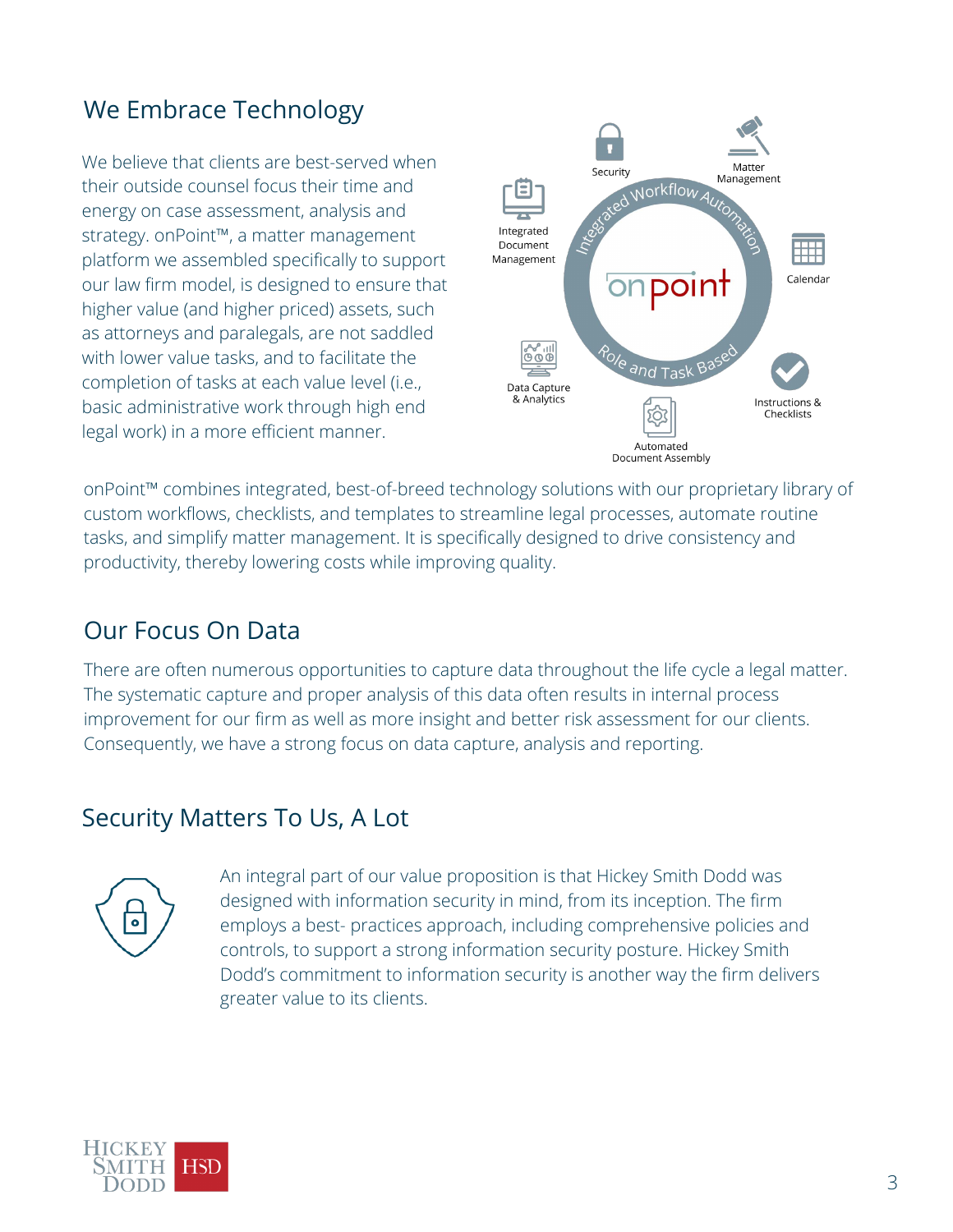# SUCCESS STORY Outsourced Staff Counsel Program

The North American division of one of the 20 largest general insurance and reinsurance companies worldwide believed that a well-executed internal staff counsel program typically results in lower legal spend and shorter cycle times as compared to the engagement of retained counsel, while at the same time providing comparable, or better, outcomes for the claims litigated.

However, creating an internal staff counsel program often requires a significant up-front investment of time, money and other resources. The carrier established an "Outsourced Staff Counsel Pilot Program" to assess whether an internal staff counsel model can be successfully "outsourced" to an outside (non-captive) law firm.

#### Solution

The carrier selected Hickey Smith Dodd as the law firm participant of the pilot program for a high volume of personal and commercial lines cases in its Northeast Region, which included New York, New Jersey, Pennsylvania, and Connecticut.

From the outset of the pilot, it was clear that the carrier's objectives were to shorten cycle times and reduce legal spend without sacrificing quality of the legal representation. Hickey Smith Dodd committed to achieving these objectives by assembling a team of experienced legal professionals and training them to fully leverage onPoint, the firm's proprietary matter management platform.

#### **Results**

At the end of the pilot period, Hickey Smith Dodd's performance—in terms of legal spend and cycle time was found to be comparable to that typically found only in a staff counsel model. Further, case outcomes remained at or below the evaluated range of the carrier's claims professionals, resulting in an overall reduction in costs to resolve claims.

Upon completion of the pilot, the carrier named Hickey Smith Dodd as its preferred law firm in the Northeast Region. Further, the carrier has expanded the program with Hickey Smith Dodd to other regions throughout the country.

For several years, Hickey Smith Dodd has consistently delivered the results of significantly reduced cycle time and legal spend without sacrificing quality. The firm has resolved hundreds of matters assigned by the carrier and still the carrier's legal spend, cycle time and indemnity metrics remain comparable to those of a staff counsel model.

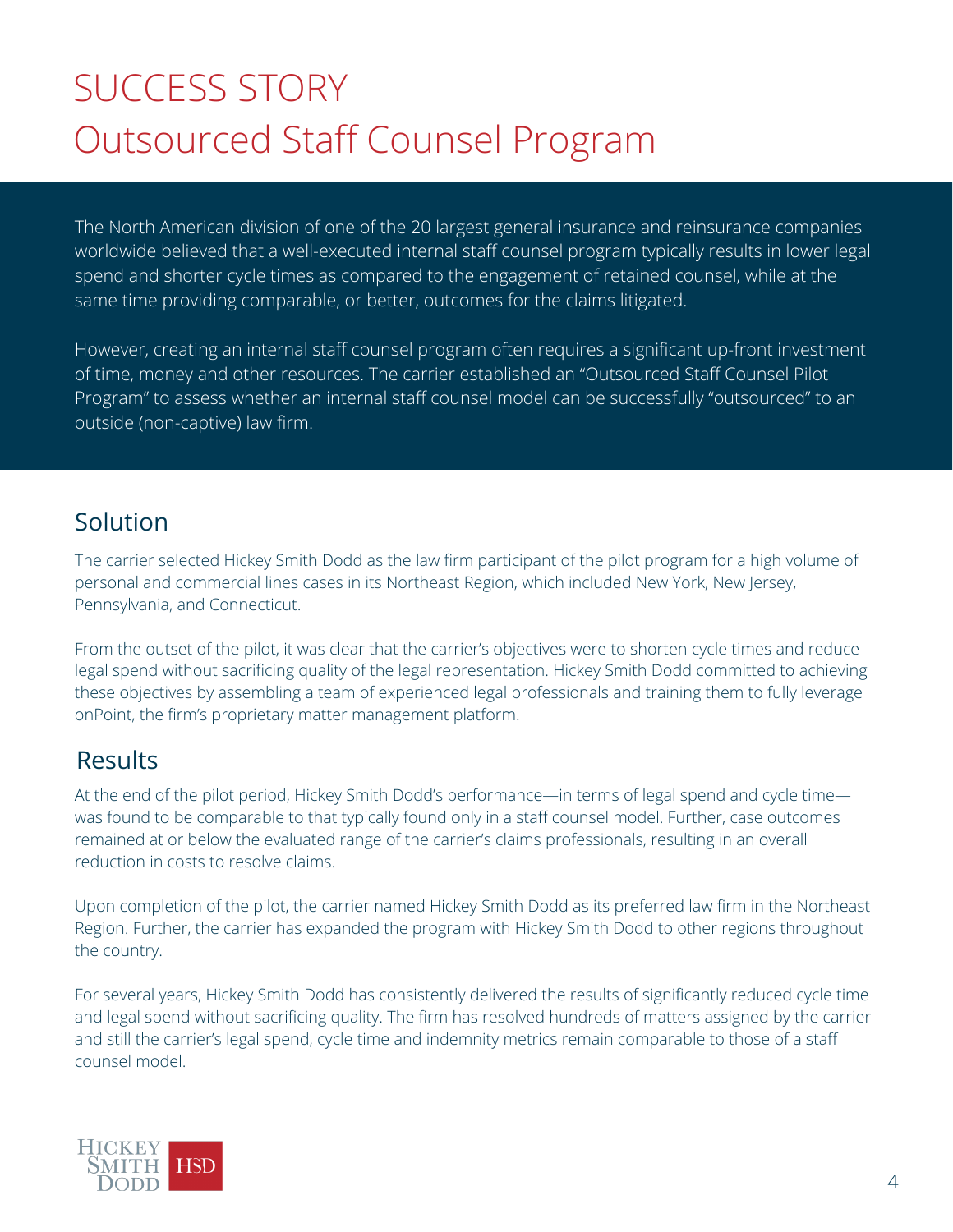# REPRESENTATIVE CLIENTS

We represent clients and insureds (referred to us by insurance companies and third-party administrators) who conduct business in a variety of industries including, among others, banking, construction, hospitality, insurance, manufacturing, real estate, retail, technology, and transportation. Some of our clients and referral sources include:

- ASBESTOS TRANSPORTATION COMPANY
- AVIS RENT A CAR
- **BEK MANAGEMENT**
- **BROOKSTONE STORES, INC.**
- BROWARD COACH
- **BRUNSWICK DONUTS INC. D/B/A DUNKIN' DONUTS**
- BUDGET RENT A CAR
- BUFFALO WILD WINGS
- CENTURY PROPERTIES GROUP INC
- **CERTUS CLAIMS ADMINISTRATION**
- **CHERRY HILL CONSTRUCTION**
- **CITARELLI GOURMET MARKET**
- **COLLINS BUILDING SERVICES**
- COAST AUTONOMOUS LLC
- **COSTCO WHOLESALE CORPORATION**
- DI TRUCKING LLC
- **DYNASTY LIMOUSINE**
- FARBOD REALTY CORP.
- **FINKELSTEIN TIMBERGER REAL ESTATE**
- GALLAGHER BASSETT SERVICES, INC.
- GANESVOORT HOTEL
- GOLDEN MANGO SUPERMARKETS
- GURNEY'S RESORTS
- GVS PROPERTIES II, LLC
- **HARBOR RAIL SERVICES**
- HSC MANAGEMENT CORP.
- **IURGENSEN TRUCKING, LLC**
- **KENTUCKY FRIED CHICKEN, INC.**
- KEY FOOD STORES
- KMS, INC.
- LAKE ZOAR PROPERTIES, INC.
- **MEALY'S FURNITURE COMPANY**
- METRO COMMERCIAL REAL ESTATE & MANAGEMENT
- OLIPHANT HALTOM GOLF, LLC
- P & S TRANSPORTATION LLC
- PARK AVENUE APARTMENTS, LLC
- PETSMART, INC.
- **PRIME INSURANCE COMPANY**
- **PURDY BROTHERS TRUCKING LLC**
- OBE INSURANCE
- **SEDGWICK CLAIMS MANAGEMENT SERVICES, INC.**
- **SCHILLI TRANSPORTATION INC.**
- STELLAR MANAGEMENT
- **SOUTH EAST BRONX COMMUNITY ORGANIZATION** (SEBCO)
- **SUPREMO FOOD MARKET**
- THE BETSY
- **THE MARK HOTEL**
- **THE MORGAN GROUP LLC**
- THE RELATED COMPANIES, INC.
- **TKR PROPERTY SERVICES, INC.**
- **TRACEY TOWERS HOUSING CO., INC.**
- **TRADE FAIR SUPERMARKET**
- **TREECO REALTY**
- VITAMIN SHOPPE
- WEB.COM GROUP INC.
- WELLS FARGO BANK N.A.
- **WESTCHESTER MOTOR GROUP II**
- YORK RISK SERVICES GROUP, INC.
- 9300 REALTY MANAGEMENT, INC.